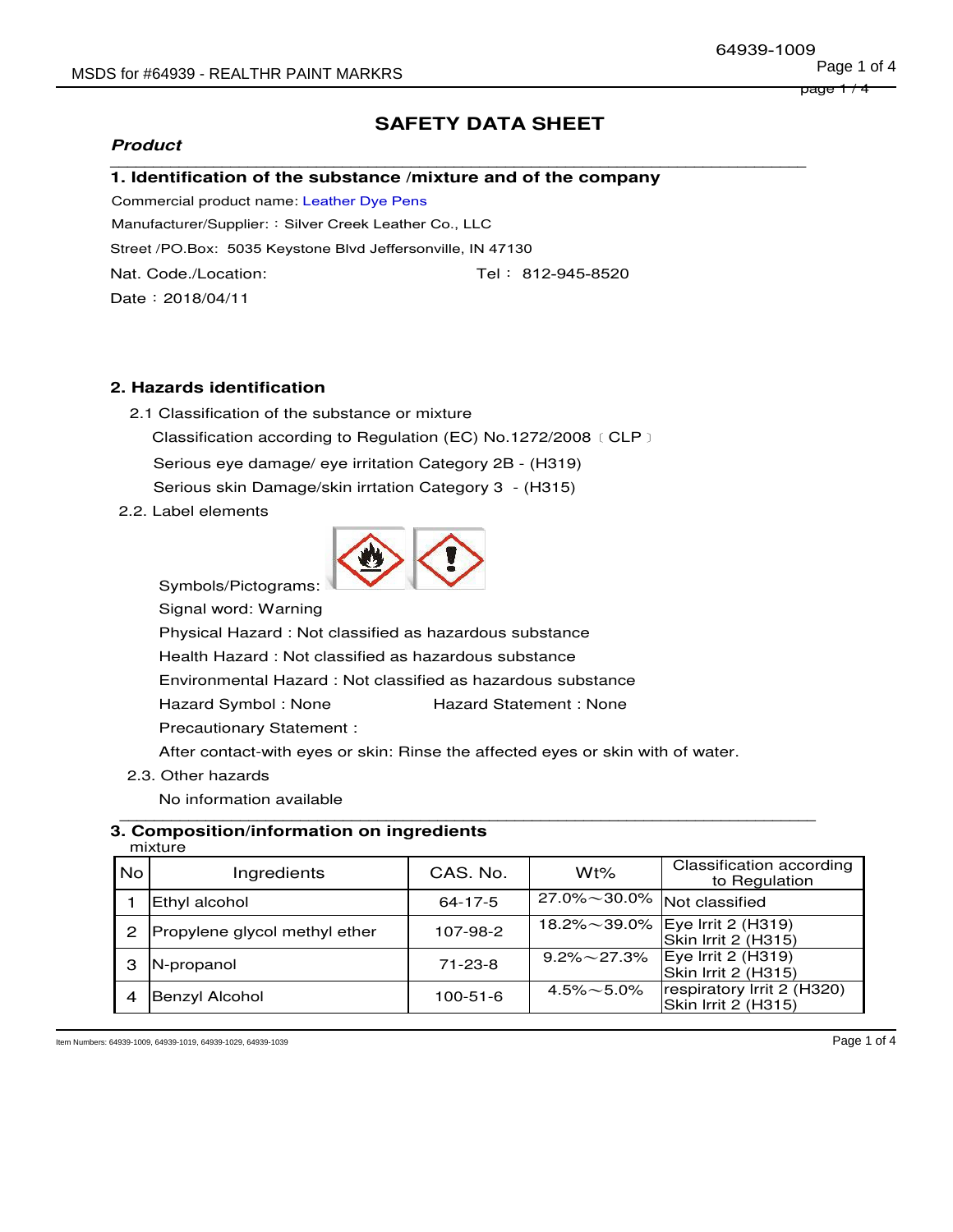### **Product \_\_\_\_\_\_\_\_\_\_\_\_\_\_\_\_\_\_\_\_\_\_\_\_\_\_\_\_\_\_\_\_\_\_\_\_\_\_\_\_\_\_\_\_\_\_\_\_\_\_\_\_\_\_\_\_\_\_\_\_\_\_\_\_\_\_\_\_\_\_\_\_\_\_\_\_\_\_\_\_\_**

# **SAFETY DATA SHEET**

#### page 2 / 4

| Ingredients            | CAS, No. | Wt%                 | Classification according<br>to Regulation |
|------------------------|----------|---------------------|-------------------------------------------|
| Resin                  | mix      | No                  | Not classified                            |
| 6   Oil Based Dyestuff |          | $1.3\% \sim 10.0\%$ |                                           |

|    | Dye Black       | 72812-34-1 | 14.0%              | Not classified |
|----|-----------------|------------|--------------------|----------------|
| 8  | Dye Blue        | 72928-62-2 | $4.0\% \sim 6.5\%$ | Not classified |
| 9  | Dve Red         | 65138-66-1 | $5.0\% \sim 7.0\%$ | Not classified |
| 10 | Dye Yellow      | 6375-55-9  | $1.3\% \sim 4.0\%$ | Not classified |
| 11 | Dye Pink        | 509-34-2   | $3.5\% \sim 5.2\%$ | Not classified |
|    | 12   Dye Green  | 6375-55-9  | $1.3\% \sim 1.5\%$ | Not classified |
| 13 | Dye Orange      | 6470-20-8  | $2.0\% \sim 2.6\%$ | Not classified |
|    | 14 Dye Sky Blue | 61725-69-7 | $2.5\% \sim 5.2\%$ | Not classified |
|    |                 |            |                    |                |

# **4. First aid measures**

after inhalation: If swallowed, seek medical advice. Precautions should be made for children under 3 year old as choking hazard may occur, even after the lids are used in the Markers form. after contact-with eyes: Rinse the affected eyes with plenty of water.

General information: If discomfort continues, consult a physician.

# **5. Fire-fighting measures**

Suitable extinguishing media: Water, carbon dioxide or chemical foam

Special hazards from Its combustion products

In case of fires, subsequent hazardous gases may be fromed :  $CO$ ,  $CO<sub>2</sub>$  and NO

Fire fighting procedure

When There is potential exposure to combustion products, a self-contained breathing Apparatus should be used.

**\_\_\_\_\_\_\_\_\_\_\_\_\_\_\_\_\_\_\_\_\_\_\_\_\_\_\_\_\_\_\_\_\_\_\_\_\_\_\_\_\_\_\_\_\_\_\_\_\_\_\_\_\_\_\_\_\_\_\_\_\_\_\_\_\_\_\_\_\_\_\_\_\_\_\_\_\_\_\_\_\_\_** 

### **\_\_\_\_\_\_\_\_\_\_\_\_\_\_\_\_\_\_\_\_\_\_\_\_\_\_\_\_\_\_\_\_\_\_\_\_\_\_\_\_\_\_\_\_\_\_\_\_\_\_\_\_\_\_\_\_\_\_\_\_\_\_\_\_\_\_\_\_\_\_\_\_\_\_\_\_\_\_\_\_\_\_ 6. Accidental release measures**

Person-related precautions: Not required Environmental precautions \_\_\_\_\_\_\_\_\_\_\_\_\_\_\_\_\_\_\_\_\_\_\_\_\_\_\_\_\_\_\_\_\_\_\_\_\_\_\_\_\_\_\_\_\_\_\_\_\_\_\_\_\_\_\_\_\_\_\_\_\_\_\_\_\_\_\_\_\_\_\_\_\_\_\_\_\_\_\_\_\_\_

# **7. Handling and storage**

Steps to be taken in case material is released or spilled Collect or shoveled carefully into containers for disposal Waste Disposal Method \_\_\_\_\_\_\_\_\_\_\_\_\_\_\_\_\_\_\_\_\_\_\_\_\_\_\_\_\_\_\_\_\_\_\_\_\_\_\_\_\_\_\_\_\_\_\_\_\_\_\_\_\_\_\_\_\_\_\_\_\_\_\_\_\_\_\_\_\_\_\_\_\_\_\_\_\_\_\_\_\_

Item Numbers: 64939-1009, 64939-1019, 64939-1029, 64939-1039 **Page 2 of 4**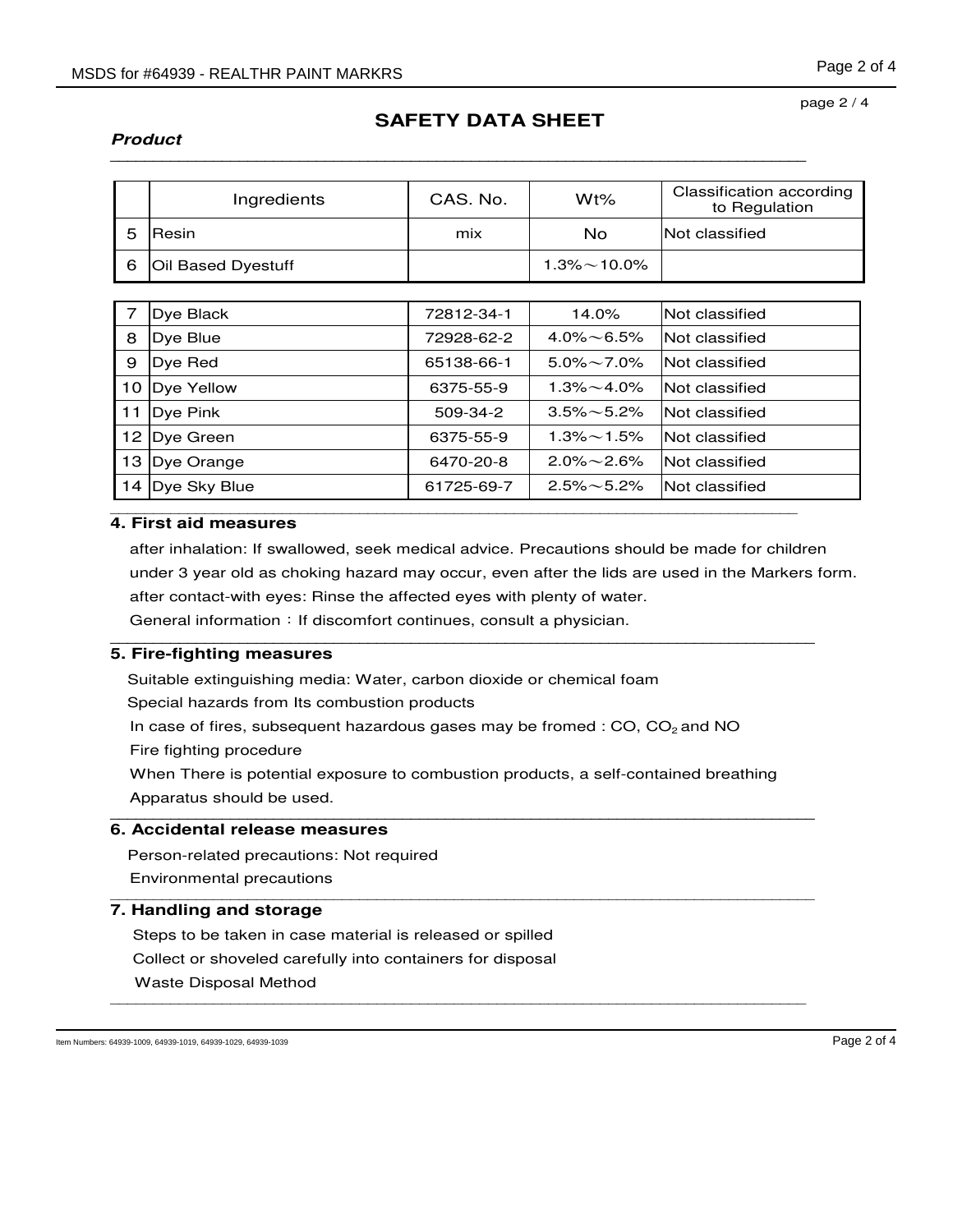page 3 / 4

# **SAFETY DATA SHEET**

## **Product**

\_\_\_\_\_\_\_\_\_\_\_\_\_\_\_\_\_\_\_\_\_\_\_\_\_\_\_\_\_\_\_\_\_\_\_\_\_\_\_\_\_\_\_\_\_\_\_\_\_\_\_\_\_\_\_\_\_\_\_\_\_\_\_\_\_\_\_\_\_\_\_\_\_\_\_\_\_\_\_\_\_\_ Waste disposal should be in accordance with existing federal,state & local environmental Regulations.

Precautions to be taken in handling and storing : None

Other Precautions : None

#### \_\_\_\_\_\_\_\_\_\_\_\_\_\_\_\_\_\_\_\_\_\_\_\_\_\_\_\_\_\_\_\_\_\_\_\_\_\_\_\_\_\_\_\_\_\_\_\_\_\_\_\_\_\_\_\_\_\_\_\_\_\_\_\_\_\_\_\_\_\_\_\_\_\_\_\_\_\_\_\_\_ **8. Exposition Controls/personal protection**

Additional remarks relating technical equipments: Not required Ingrediants with limits to be controlled at the place of work: Not required General measures of protection and hygiene: Not required \_\_\_\_\_\_\_\_\_\_\_\_\_\_\_\_\_\_\_\_\_\_\_\_\_\_\_\_\_\_\_\_\_\_\_\_\_\_\_\_\_\_\_\_\_\_\_\_\_\_\_\_\_\_\_\_\_\_\_\_\_\_\_\_\_\_\_\_\_\_\_\_\_\_\_\_\_\_\_\_\_

## **9. Physical and chemical properties**

Form: Liquid Colour: 24 Odour: Odour! Odourless to mild Melting Point : n /a Flashpoint: n /a Self Ignitition temperature: n /a Density: 0.85g/cm<sup>3</sup> Solubility in /miscibility with water: not soluble

### **\_\_\_\_\_\_\_\_\_\_\_\_\_\_\_\_\_\_\_\_\_\_\_\_\_\_\_\_\_\_\_\_\_\_\_\_\_\_\_\_\_\_\_\_\_\_\_\_\_\_\_\_\_\_\_\_\_\_\_\_\_\_\_\_\_\_\_\_\_\_\_\_\_\_\_\_\_\_\_\_\_\_ 10. Stability and reactivity**

Stability : Stable

Thermal decomposition : n/a

Hazardous reactions : No dangerous reactions are known when handled and stored Appropriately .

Hazardous decomposition products: May be released if burning occurred \_\_\_\_\_\_\_\_\_\_\_\_\_\_\_\_\_\_\_\_\_\_\_\_\_\_\_\_\_\_\_\_\_\_\_\_\_\_\_\_\_\_\_\_\_\_\_\_\_\_\_\_\_\_\_\_\_\_\_\_\_\_\_\_\_\_\_\_\_\_\_\_\_\_\_\_\_\_\_\_\_\_

# **11. Toxicological information**

Ingestion: Not Provoking

Because our Alcohol Base Twin Brush Marker also got the ASTM F963 & EN 71-3 non-toxic approval. Irritation in the eye: Not Provoking \_\_\_\_\_\_\_\_\_\_\_\_\_\_\_\_\_\_\_\_\_\_\_\_\_\_\_\_\_\_\_\_\_\_\_\_\_\_\_\_\_\_\_\_\_\_\_\_\_\_\_\_\_\_\_\_\_\_\_\_\_\_\_\_\_\_\_\_\_\_\_\_\_\_\_\_\_\_\_\_\_\_

## **12. Ecological information**

Biodedration: Not available

Fish Toxicity: Not available

The waste do not pour into the water will pollute the water. **\_\_\_\_\_\_\_\_\_\_\_\_\_\_\_\_\_\_\_\_\_\_\_\_\_\_\_\_\_\_\_\_\_\_\_\_\_\_\_\_\_\_\_\_\_\_\_\_\_\_\_\_\_\_\_\_\_\_\_\_\_\_\_\_\_\_\_\_\_\_\_\_\_\_\_\_\_\_\_\_\_\_** 

## **13. Disposal considerations**

No special measures are needed us the waste is non-harzardous. \_\_\_\_\_\_\_\_\_\_\_\_\_\_\_\_\_\_\_\_\_\_\_\_\_\_\_\_\_\_\_\_\_\_\_\_\_\_\_\_\_\_\_\_\_\_\_\_\_\_\_\_\_\_\_\_\_\_\_\_\_\_\_\_\_\_\_\_\_\_\_\_\_\_\_\_\_\_\_\_\_\_